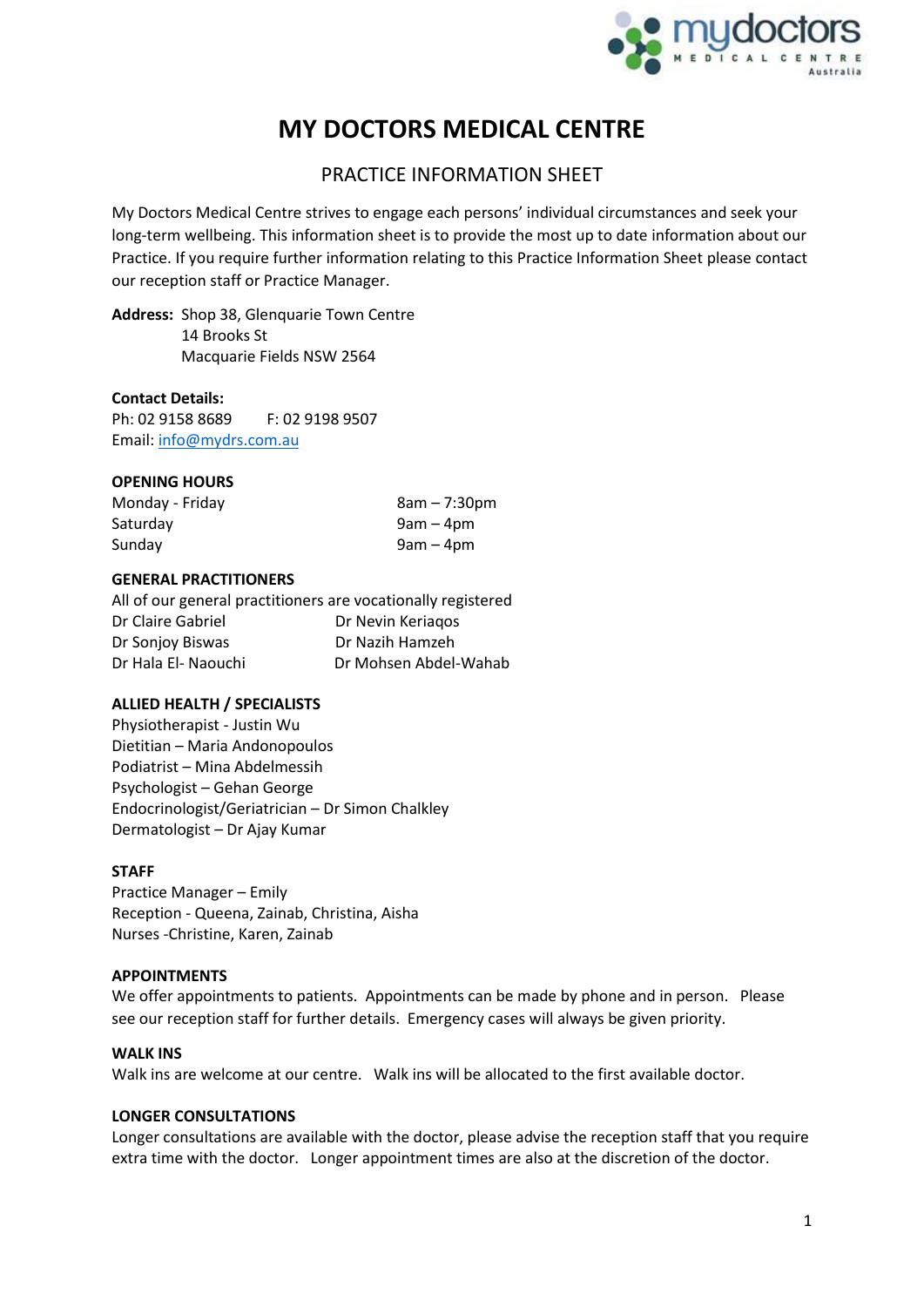

# **PRACTICE SERVICES**

Services available in our practice:

| Dermatologist              | Physiotherapy                |
|----------------------------|------------------------------|
| <b>Occupational Health</b> | <b>Health Checks</b>         |
| <b>Dietitian</b>           | Endocrinologist              |
| Geriatrician               | Podiatry                     |
| Psychology                 | Immunisations                |
| ECG's                      | <b>Minor Surgery</b>         |
| Pathology                  | <b>Preventative Medicine</b> |
| Spirometry                 | <b>Travel Medicine</b>       |

# **AFTER HOURS AND EMERGENCY CARE**

When the medical centre is closed, please telephone our After-hours Service - Sydney Medical Service on **8724 6300.** After hours service visits are made between the hours of 6pm and 8am weeknights, Saturday midday to 8am Monday and 24 hours public holidays. In the case of an emergency, go straight to the casualty/emergency Department of the local hospital.

# **HOME VISITS**

Home visits are available for regular patients of the practice that are unwell and cannot make it to the medical centre to seek treatment. Contact reception staff for details.

# **FEES**

The General Practitioners at this practice bulk bill patients that hold a valid current Medicare card. Consultations for Non- Medicare card holders start from \$70 (Monday – Friday 8am -8pm) and after hours start from \$80 (Saturday after 1pm, all day Sunday and Public Holidays) Fees vary dependent on the complexity and time spent during the consultation. DVA card holders will be bulk billed.

# **COMMUNICATION / TELEPHONE POLICY**

It may be difficult to interrupt the doctor when they are consulting. A message will be taken with your contact details and conveyed to the doctor electronically. Urgent calls will be taken.

# **ELECTRONIC COMMUNICATIONS POLICY (EMAIL)**

Our patients will be given the option of contacting us by electronic means such as via email. However, this email is checked on an ad hoc basis and patients should not use email to contact the practice in an emergency. Please be advised that that the practice cannot guarantee confidentiality of information transferred via email and will comply with the Australian Privacy Principles and the Privacy Act 1988. Communications will not contain sensitive information, due to the risk of confidential information being accessed inadvertently or intentionally by a third party. Our practice email account for patients and stakeholders for non-urgent communication with our practice is [info@mydrs.com.au.](mailto:info@mydrs.com.au)